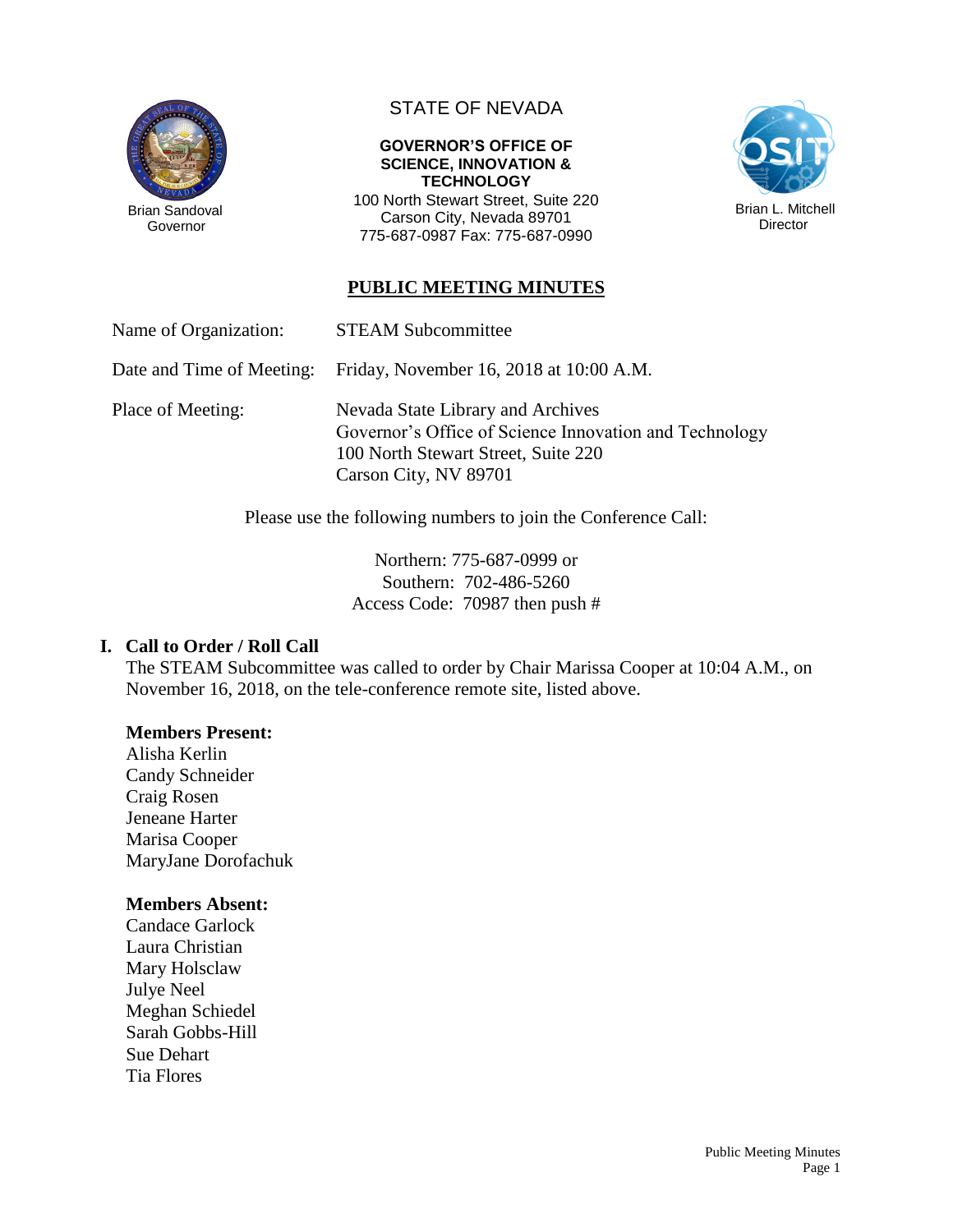**Guests Present:** None

**Staff Present:** Debra Petrelli Tracey Gaffney

A quorum was not declared.

**II. Public Comment** (No action may be taken upon a matter raised under public comment period unless the matter itself has been specifically included on an agenda as an action item.) Marisa Cooper

There was no public comment.

**III. Welcoming Remarks and Announcements** Marisa Cooper, Chair

> Chair Cooper welcomed everyone that called in, but was disappointed with the light turnout. She pointed out discussion on these agenda items requires input and effort from all members of the subcommittee. She added that most of today's agenda items will be tabled until the next meeting when a quorum is present.

#### **IV. Approval of the Minutes from the September 6, 2018 STEAM Subcommittee Meeting** (For possible action) Marisa Cooper, Chair

Chair Cooper said this item will be tabled until a quorum of the subcommittee is present at the next meeting.

### **V. Discussion on the STEAM Conference and Possible Other Future Projects to Include the Survey of Statewide Arts Education** (For possible action) Marisa Cooper

Chair Cooper said the goal today was to discuss the upcoming NV STEAM Conference. She said the Eastern Nevada STEAM Conference was recently hosted in Elko and was very successful. She commented that the Elko community is hungry for STEAM-based programming for teachers and students. She said there is tremendous support in the classroom from the new Superintendent of Elko County School District, Todd Pehrson, as well as from teachers, parents, and industry. She commented that work is being done for the Eastern Nevada STEAM Summit to become a permanent event for teacher development in the fall of each upcoming year.

Chair Cooper discussed one of the goals for the NV STEAM Conference is that a group of teachers from every school district in the State participates. She added there is a plan in place to make this happen, but additional support is needed. She said she would like to re-visit this topic at the next meeting when more members are present for the discussion.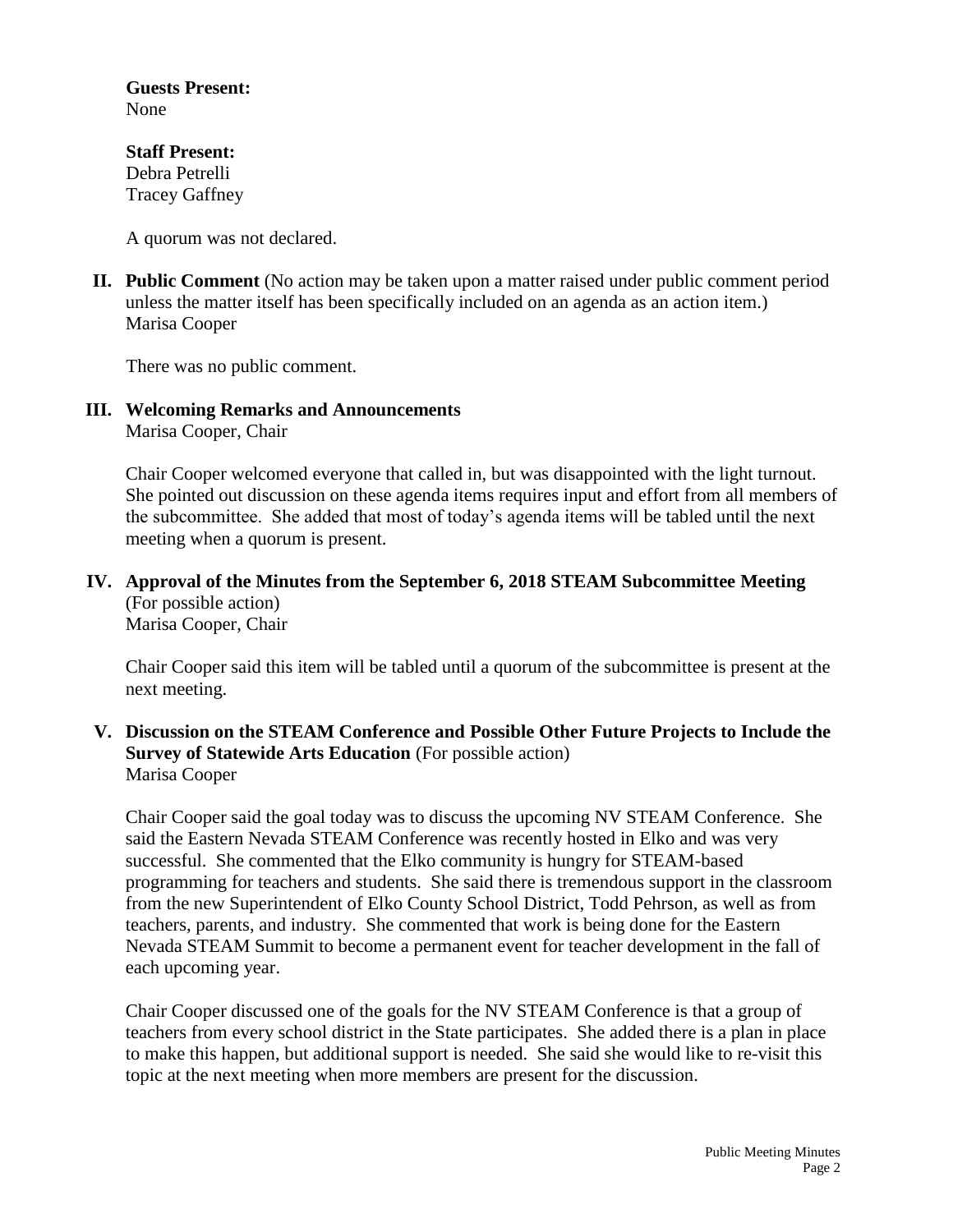Chair Cooper pointed out there is a hard-deadline of mid-to-late December 2018 to turn in copies of lesson plans for everyone presenting in workshops at the NV STEAM Conference to allow for enough time to upload and make pdf's for distribution to teachers on-site.

Mr. Rosen invited all school districts to come to the NV STEAM Conference. He said Desert Research Institute (DRI), through a grant from Tesla, is supporting those teachers who will be attending. He said there will be housing for up to 60 teachers along with full travel stipends, including airfare, mileage and hotel. He said the hotel is already blocked and he is currently collecting names of teachers who have a shared interest in the conference. He added that further discussion on outreach to additional school districts throughout the state is still necessary to get complete state-wide participation.

Mr. Rosen said planning for the STEAM Symposium, the Southern Nevada event, which is well underway, and will take place February 23, 2019 on the campus of UNLV. He gave a brief update on the planning of this event.

Mr. Rosen added that registration for the NV Steam Conference, taking place on Saturday, February 2, 2019, can be found at nvsteam.org, for those teachers that would like to attend the conference.

### **VI. STEAM Subcommittee Member General Announcements** (For information only) Marisa Cooper

Ms. Kerlin, with UNLV Marjorie Barrick Museum of Art, announced a show in the fall of 2019, by a multi-disciplinary artist, Amanda Pebeo Depacia, whose background is in neuroscience and dance. She is doing an expedition titled *Connective Tissue,* opening on October 11, 2019. She pointed out it examines the many layers of connective tissue in our world. She discussed other projects that Ms. Pebeo Depacia has been involved with. She suggested this event may be a great resource for teachers to see.

Chair Cooper discussed the goal of moving the Southern Nevada event to the springtime, which would fill the calendar year more evenly; with an Eastern Nevada event in the fall, and the NV STEAM Conference proper, which is in either January or February, then the Southern Nevada event rounding it off in the springtime. She pointed out that other events during the calendar year will also be looked at to make sure these events do not compete or overlap with other events.

Ms. Dorofachuk, with the Nevada Arts Council, announced that new grant guidelines will be published with a target date in the beginning of December 2018. She said specifically Nevada Arts Council Grants will now target pre-K-12. She added that workshops around the state will be taking place as well to address these grants.

### **VII. Consider Future Agenda Items for the Next Meeting** (For possible action) Marisa Cooper

Chair Cooper suggested a calendar poll be sent out to all members for a date for the next meeting. The group agreed.